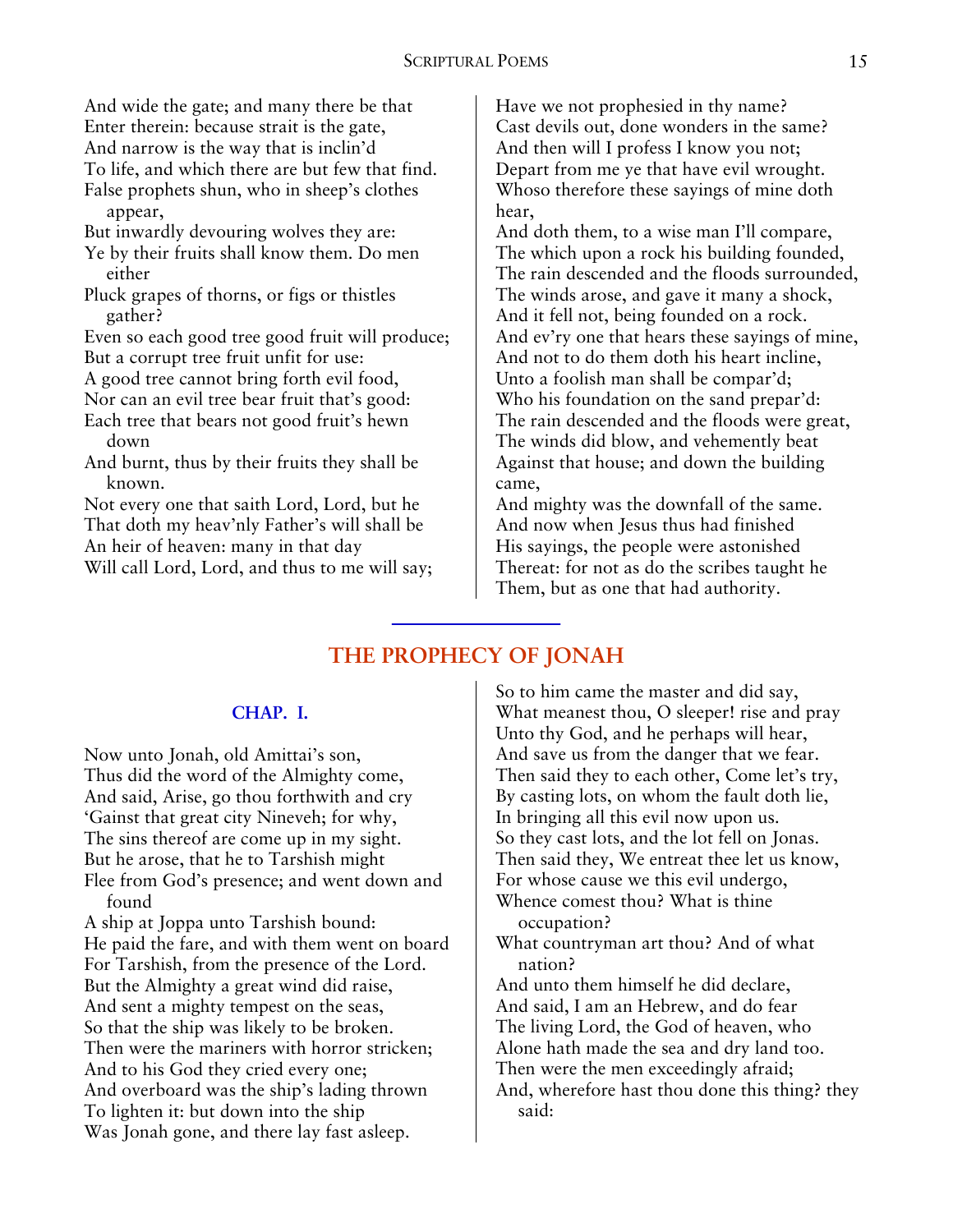(For they did understand he did forego God's presence, for himself had told them so.) What shall we do unto thee, then they said, That so the raging of the sea be stay'd? (For it did rage and foam.) Take me, said he, And cast me overboard into the sea; So shall the sea be calm, for on my score I know it is, that thus the waves do roar. Nevertheless they rowed hard to gain The land, but all their labour was in vain; So much against them did the tempest beat. Wherefore they the Almighty did entreat, And said, We do beseech thee, and we pray, O Lord, that thou would'st not upon us lay The charge of guiltless blood, nor let it be, That now we perish, on th' account that we Take this man's life away; for thou alone As it hath pleased thee, O Lord, hast done. So they took Jonah up, and to the seas Committed him, then did the tempest cease. Then did the dread of the great God on high, Seize on the mariners exceedingly. And they did offer up a sacrifice, And vowed vows unto the Lord likewise. And now the Lord for Jonah did contrive A mighty fish, to swallow 'im up alive, And in the fish's belly for the space Of three days and three nights, poor Jonah was.

### **CHAP. II.**

Unto the Lord his God then Jonah pray'd Out of the belly of the fish, and said, By reason of affliction, which lay sore Upon me, I the Lord God did implore, And he gave ear; and from Hell's Belly I Cry'd unto thee, and thou, Lord, heard'st my cry:

For thou into the deep hadst cast me out, And there the floods did compass me about; In the midst of the sea, thy waves were sent, And all thy billows which my head o'erwent. Then said I though thy presence hath forsook Me, to thy holy temple will I look. The waters compassed about my soul, And the great deeps did round about me roll, The weeds were wrapt about my head, I went Down to the bottom of the element; The earth with her strong bars surrounded me, Yet thou, O Lord, from death hast set me free.

When my soul fainted, on the Lord I thought, And to thee, to thy temple then was brought My prayer. They their own mercies do despise, Who have regard to lying vanities. But with the voice of my thanksgiving, I Will offer sacrifice to thee on high, And pay my vows which I have vow'd, each one,

For why? Salvation's of the Lord alone. And now the fish, as God did give command, Did vomit Jonah out upon dry land.

## **CHAP. III.**

And now the second time to Jonah came God's word, and said, Arise, go and proclaim To that great city Nineveh, what Have heretofore commanded thee to cry. So Jonah rose up, and prepar'd to go To Nineveh, as God had bid him do. (Now was the city Nineveh so great, That it was three days' journey long complete) And as into the city Jonah made His first day's journey, he cry'd out and said, When forty days shall be expired and past, This city Nineveh shall be laid waste. Then did the Ninevites with one accord, Believe this was the message of the Lord; And did proclaim a fast, and every one, From greatest to the least, put sackcloth on: For to the king this news was quickly flown, And he arose, and came down from his throne, And having laid aside his robes of state, He put on sackcloth, and in ashes sate: And issuing out his royal proclamation, And through the city making publication Thereof (being by the king and council sign'd) A solemn and a general fast enjoin'd; And said, I will, that neither man nor beast, Nor flock, nor herd, shall their provision taste: But let them all put sackcloth on and cry Unto the Lord with greatest fervency; Yea, let them all their evil ways refrain, And from the violence which they retain. Who knows if God will yet be pleas'd to spare, And turn away the evil that we fear? And God beheld their works, and saw that they Had turned from the evil of their way. And God turn'd from his wrath, and did revoke The dreadful judgment whereof he had spoke.